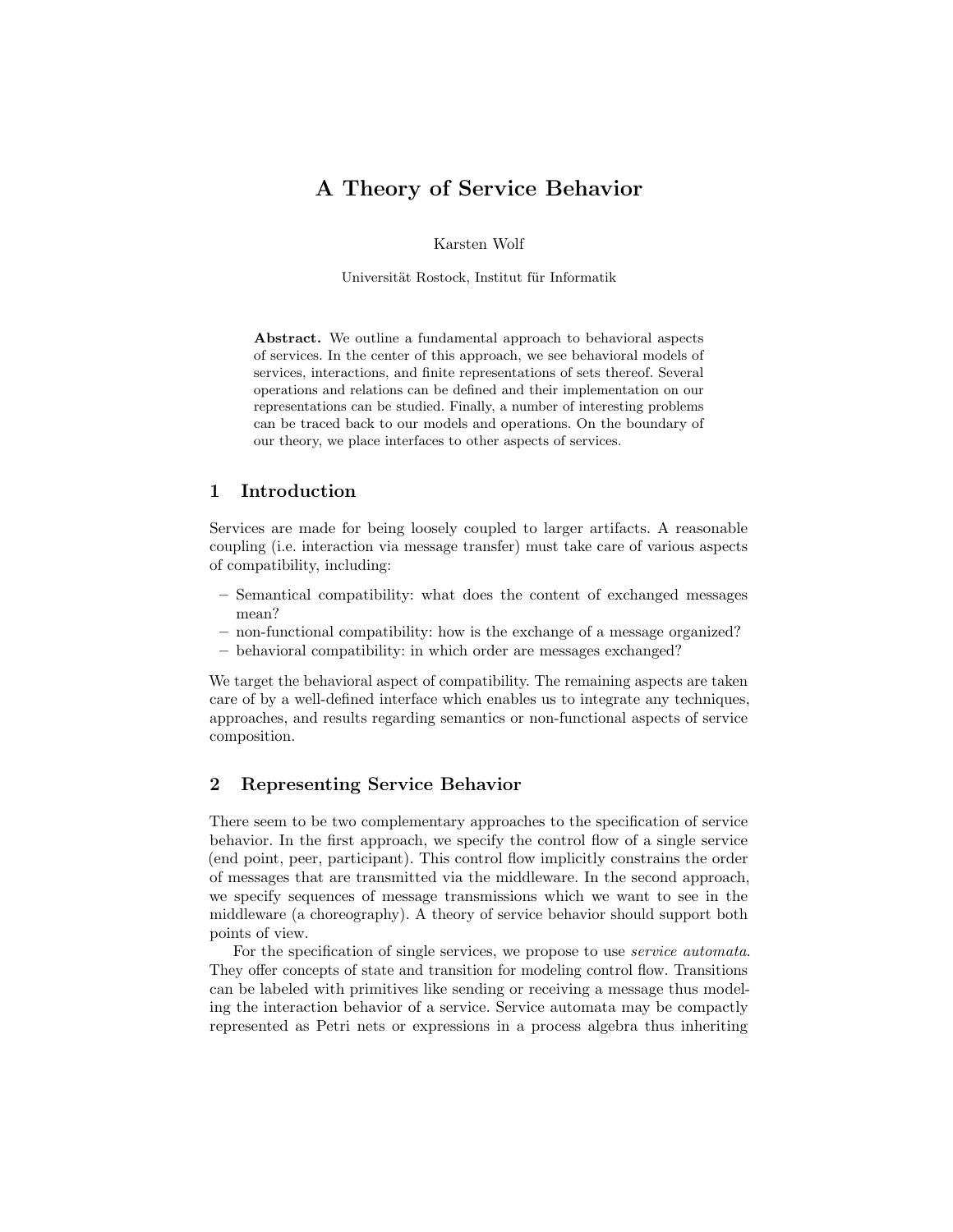several results from existing theories. Service automata are well linked to relevant languages like WS-BPEL or BPMN as there exist back-and-forth translations between these languages to Petri nets [1, 2], and back-and-forth translations between Petri nets and service automata.

For the specification of a choreography, we have not yet identified a canonical formalism. On one hand, a set of traces of interaction primitives (like sending or receiving a single message) seems to be a more reasonable starting point than process description formalisms like the pi-calculus. The reason is that the middleware that connects services is not an actor which deliberately takes decisions. It is rather a medium that records the effect of decisions taken elsewhere. On the other hand, some authors insist that it might be essential for a choreography description to record who is in charge for selecting a particular sequence from the space of opportunities given by a set of traces. We conclude that the selection of an appropriate formalism for a theoretical study of choreographies is still a future work task.

In addition to the specification of a single behavior, we consider specifications of sets of behaviors. A meaningful example in the case of single services is an operating guideline, i.e. a finite representation of the set of all compatible partner services to a given service. We believe that many interesting problems can be traced back to simple questions concerning single behaviors or sets of behaviors.

# 3 Operations and Relations on Service Behaviors

Among the important operations on behavior, there are of course a few trivial ones. These include, for example, the composition of services to larger ones or ecxtracting the set of traces in the middleware that can be realized by a given composition of services.

A next class of operations concerns the synthesis of missing components to an incomplete specification. We already have algorithms for the synthesis of compatible partners to a given services [3], or for synthesizing an adapter to a set of incompatible services [4]. Similar techniques should work for synthesizing end points to a given choreography. In many known scenarios, a synthesis algorithm that calculates a single fitting behavior can be extended to an algorithm that computes a finite representation of all fitting behaviors of some kind [5, 6].

In a third class of algorithms, we investigate standard operations on our core objects. As a starting point, we look for realizations of standard set operations (intersection, union, complement, projections) to representations of sets of service behaviors. The actual challenge is that we start with, and want to arrive at, finite representations of infinite sets (where each element is as complex as the control flow of a service). We have some indication, that we will succeed with a minor extension of the structures used for operating guidelines (characterization of the set of all compatible partners of a given service). Further down in this article, we sketch some useful applications.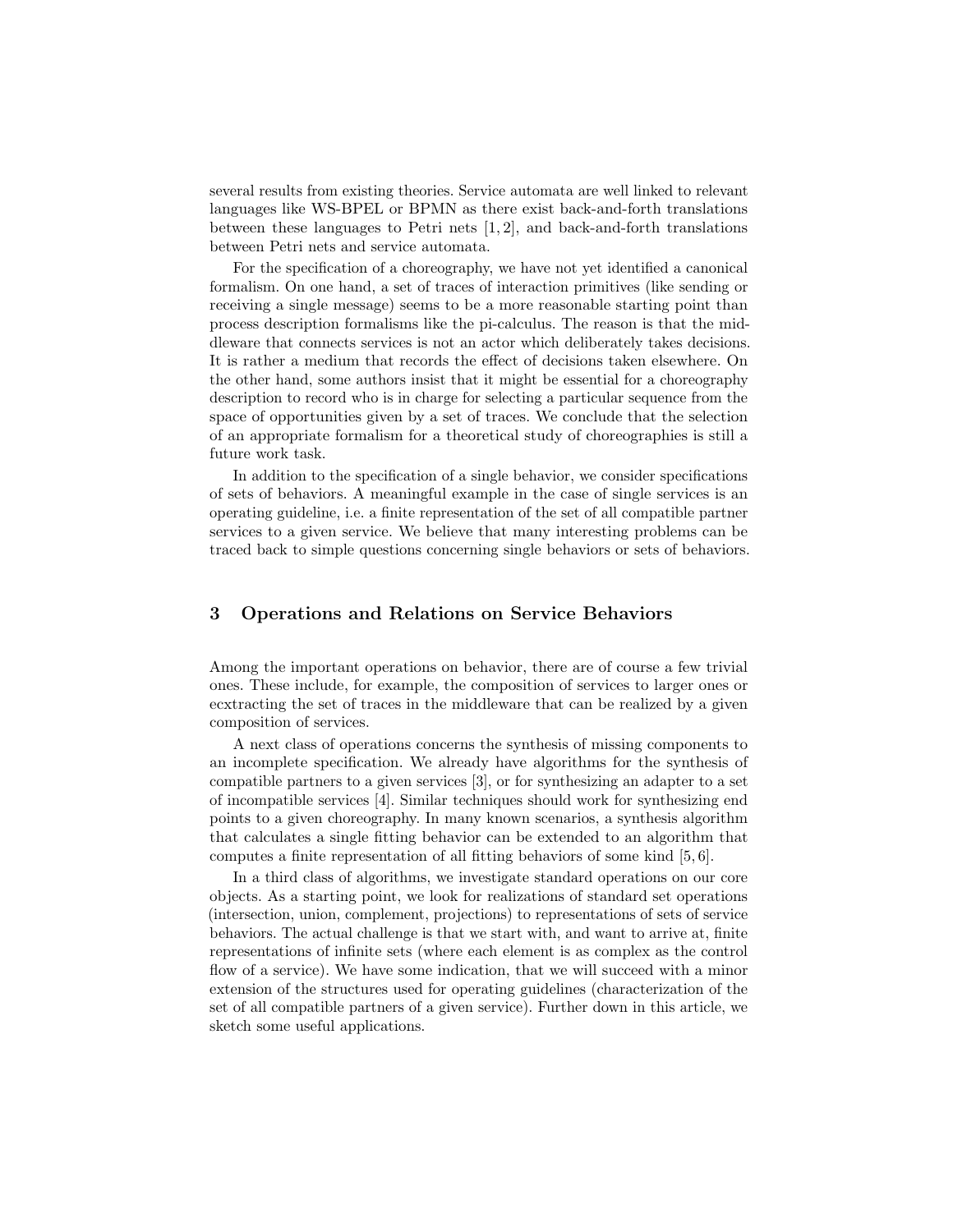In a fourth class of operations, we would transform given service behaviors. Potential applications include the repair of malfunctioning compositions [7], the generation of public views out of private views, or vice versa [8, 9].

Service behaviors need to be compared with each other. A core concept in this regard is the one of equivalence. Several equivalence notions for services have already been proposed. Not all of these notions are very well motivated. For instance, substituting a service with a trace equivalent one may not preserve compatibility with other services. On the other hand, requiring bisimulation equivalence is often too strong a requirement that prevents harmless substitutions.

We believe that reasonable equivalence notions need to be derived from application scenarios. As an example, study a scenario where a service is substituted by another one such that all compatible partners of the old service remain compatible with the new one. The corresponding equivalence holds between all services with the same set of compatibvle partners. It turns out that this equivalence is strongly tied to the process algebraic notion of a should testing equivalence which is a non-trivial entry in the huge zoo of equivalences proposed in process algebra. In future work, we want to identify other application scenarios which may call for different notions of equivalence.

## 4 Targeted Problems

Of course, the objective of our theory is to provide useful solutions to interesting problems. In this section, we demonstrate that the outlined theory of service behavior yields approaches to a number of interesting problems.

## Verify and validate a service

Through the synthesis of a compatible partner [3], we may prove the principal wellformedness of a service. Some initial approaches suggest that even the construction of diagnosis information for a given malfunctioning service involves operating guidelines, i.e. a core element of our theory [10]. Using the set of all compatible services [5], we may compare the external effect of a service to a specification. In particular, we may verify whether or not certain targeted partners are among the compatible ones. The characterization of all partners may yield useful (positive) test cases in some scenarios [11] while the complement of that characterization might include negative test cases.

### Construct a service

Due to an already existing link from service automata via Petri nets to abstract WS-BPEL, we may support the automatic generation of services for various purposes. These services are compatible by construction. Our theory enables a flexible selection of services to be generated [12]. We may, for instance, translate various requirements into finite representations of sets of services and then use intersection as an instrument for filtering some desired behavior out of the set of all compatible ones.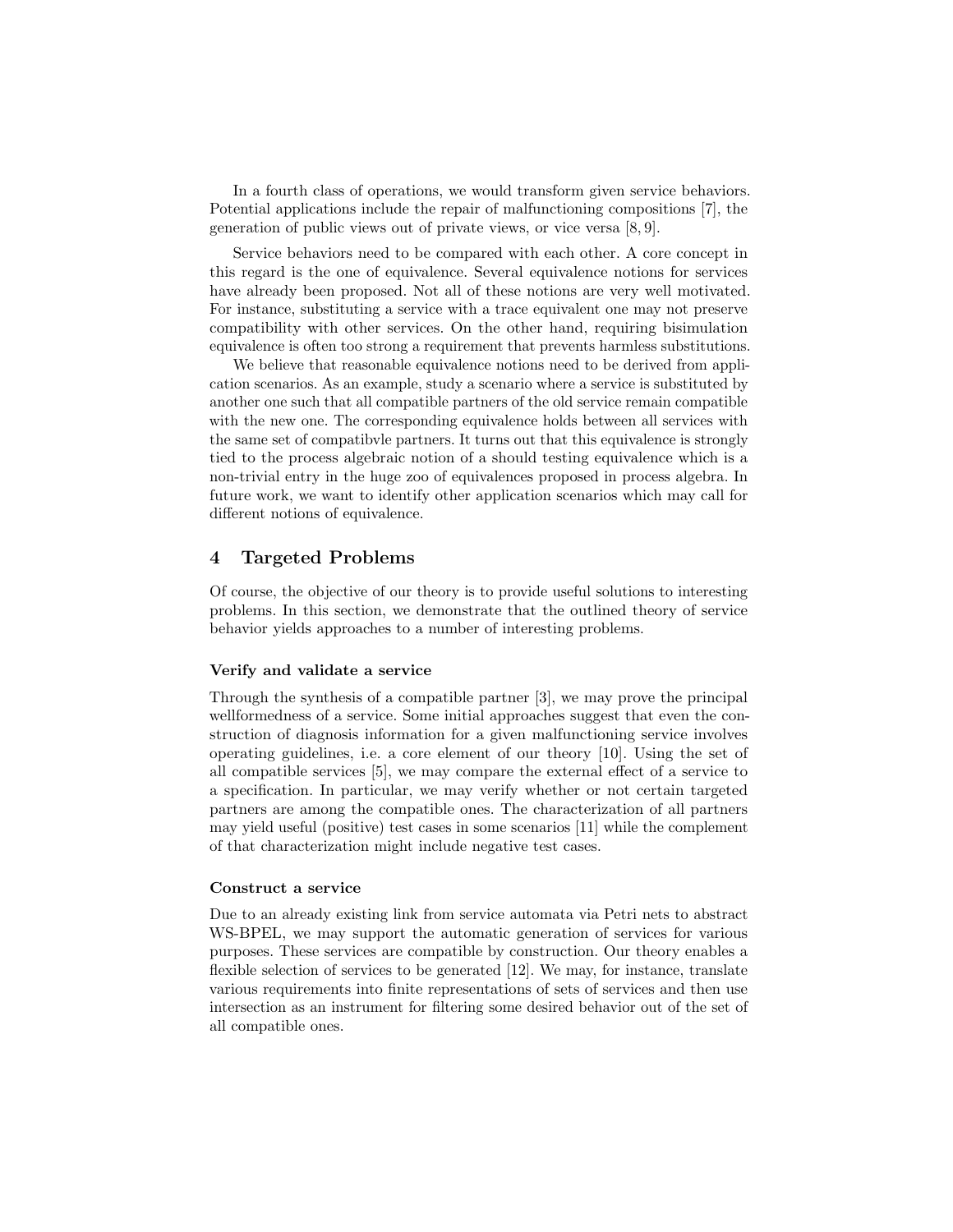#### Compose services

Composition may be supported for instance by synthesizing missing components (adapters) [4], by transforming participants of a malfunctioning composition [7], by exchanging components (for instance, public views with private views in contract scenarios) [8]. We may support the selection of services from repositories. For finding a compatible partner of a given service  $R$  in a repository of services  $P_1, \ldots, P_n$ , we may check containment of R in one of the sets  $OG_i$   $(1 \leq i \leq n)$ where  $OG_i$  is the (finite representation of the) set of compatible partners of  $P_i$ . Even more efficiently, we may precompute the unions  $OG_1 \cup \ldots \cup OG_{ndiv2}$  and  $OG_{ndiv2+1} \cup \ldots \cup OG_n$  to more quickly reduce the search space. Using this idea, we may select a suitable  $P_i$  with  $\log n$  containment checks instead of n such checks.

### Replace a service

Using the right equivalence notions, replacement of services can be done without harming compatibility. Our existing substitutability notion can be traced back to basic set operations as follows. Let  $OG_X$  be the set of compatible partners of service X. Then P can be exchanged with R iff  $OG_P \subseteq OG_R$  which is equivalent to  $OG_P \cap \overline{OG_R} = \emptyset$ . The remaining emptyness check should be easy. Moreover, a nonempty  $OG_P \cap \overline{OG_R}$  canonically provides examples which prove non-substitutability. Such an example may help in providing diagnostic information and is not available in existing approaches to checking substitutability.

## Verify and validate a choreography

There exist notions of realizability of a choreography. We believe that it is possible to translate the realizability problem into a partner synthesis problem. In the future, we may see more interesting problems concerning choreographies.

## 5 Problem Parameters

Most problems and solutions can be formulated in several settings. So far, we have identified the following parameters which more or less influence all approaches stated so far.

### Compatibility notion

There are several reasonable notions of compatibility. The one occurring most frequently is deadlock freedom in the composed system. One may also require that it should always be possible to reach a designated terminal state, or to have a composed system that is sound (as defined for workflow models). Instead of possible termination one can also require eventual termination. The latter notion requires that the model contains information about fairness of decisions in the control flow. Additional user definable constraints may parametrize compatibility.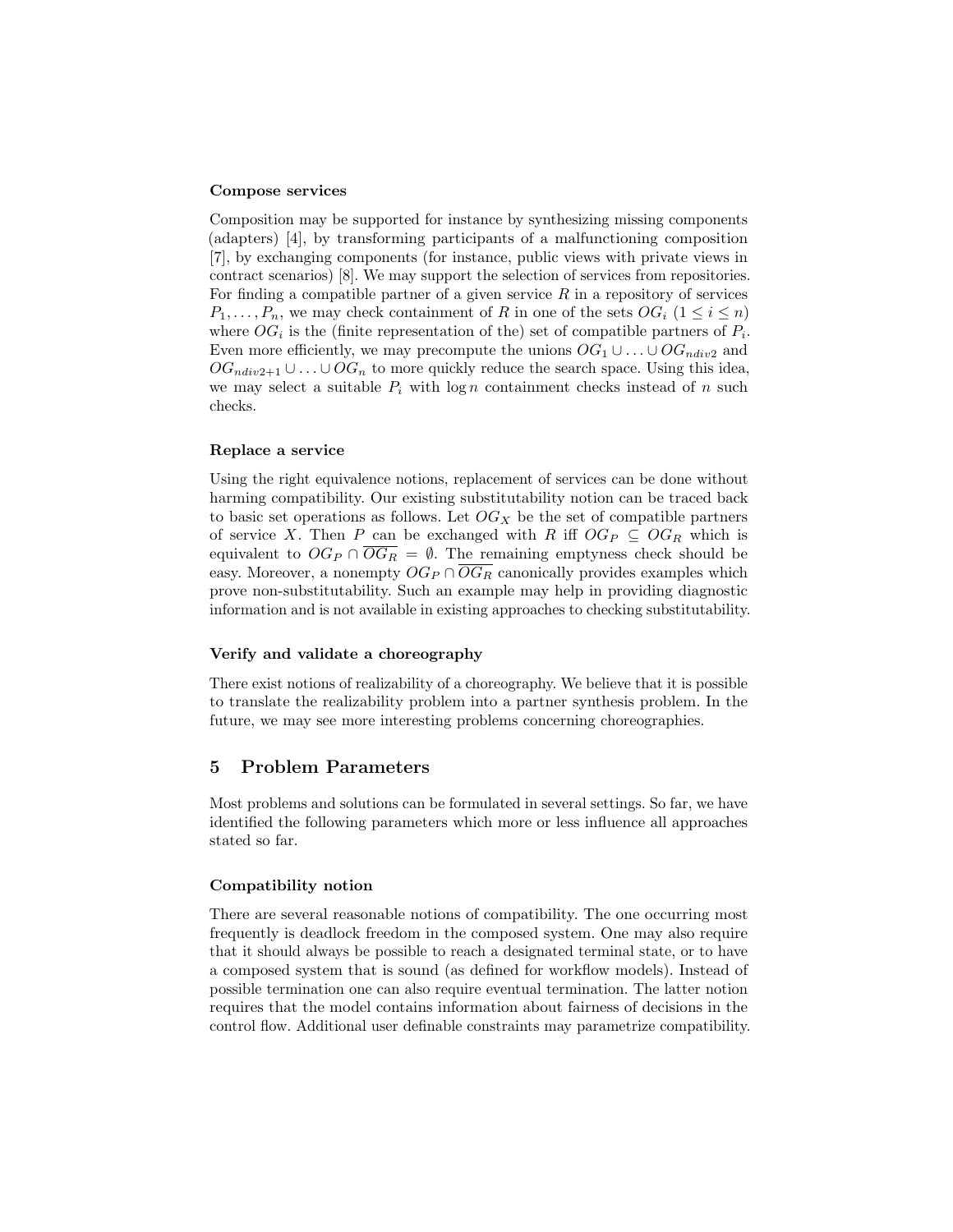#### Nature of message passing

In a canonical setting, message passing is thought of being asynchronous. Existing approaches do or do not allow overtaking of messages. In the literature, synchronous communication is frequently studied, too. Further, we may or may not consider constraints that are implied by the semantics of messages. For instance, semantics may identify message type  $a$  as "empty form" and  $b$  as "filled form" which implies that it would not make sense to send  $b$  before having received  $a$ . Further down, semantical constraints are discussed in more detail.

## Distribution of partner

Many services have interfaces to more than one partner. For synthesizing partners, we may or may not assume the capability of those partners to be coordinated during run-time or during build-time. This leads to different results concerning well-formedness [13].

# 6 Interface to Other Aspects

For being applicable, our solutions must be in line with the remaining aspects of service compatibility. As an example, we sketch an interface to semantics which we already found useful in the context of adapter synthesis.

We already mentioned that the semantics of messages may imply constraints on the behavior of a synthesized service. Examples of such constraints include

- Do not send a filled form before having received an empty one (while the order of unrelated messages does not matter)
- Do not send a message containing somebody else's password without having received it in another message (wihle you may send your own password without having received any message)

We claim that most relevant semantical constraints can be expressed in terms of transformation rules such as empty form  $\rightarrow$  filled form,  $\rightarrow$  own password, meter  $\rightarrow$  feet, or street + zipcode + name  $\rightarrow$  address. The rules specify the semantically implied effect of message contents on the behavior, without implying any particular approach to represent or discover semantics as such. In fact, the rules may be specified manually, synthesized from semantic web approaches, etc. We already showed that it is possible to trace back synthesis problems in presence of semantical constraints to plain synthesis problems [4, 14].

# 7 Tools

There is already a family of tools which provide some of the discussed functionality:

– LoLA for the exploration of state spaces and thus for the investigation of complete compositions;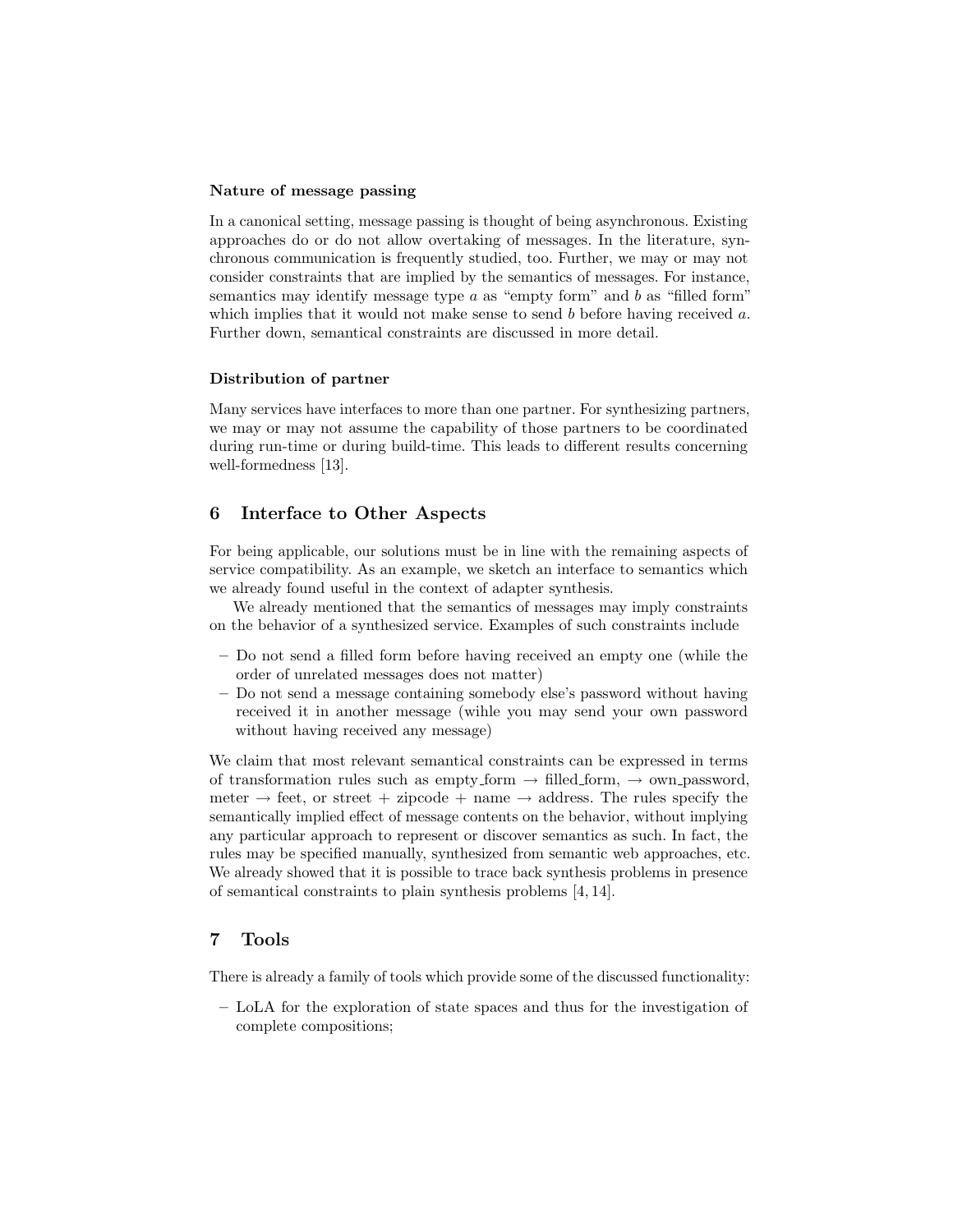- Fiona for the synthesis of compatible partners and partner sets as well as for the synthesis of adapters, checking compatibility and a few other applications;
- BPEL2oWFN and oWFN2BPEL for the translation between WS-BPEL and Petrio nets;
- Rachel for a repair of a malfunctioning choreographies
- and certainly a number of tools developed in other groups.

They prove that, to the degree innplemented, operations can indeed be applied to realistic service specifications.

# 8 Conclusion

We propose a reasonable set of objects and operations to constitute a theory of service behavior. We have already identified a number of interesting problems which all can be traced back to a small number of operations on recurring kinds of objects like sets of service behaviors (also known as operating guidelines). We believe that a further consolidation of the theory would yield additional insights into the nature of services and their composition. Moreover, tracing back many interesting problems to a few operations helps us to strengthen the tool support for a large variety of problem settings.

## References

- 1. Lohmann, N.: A feature-complete Petri net semantics for WS-BPEL 2.0. In Dumas, M., Heckel, R., eds.: Web Services and Formal Methods, Forth International Workshop, WS-FM 2007, Brisbane, Australia, September 28-29, 2007, Proceedings. Volume 4937 of Lecture Notes in Computer Science., Springer-Verlag (2008) 77–91
- 2. Lohmann, N., Kleine, J.: Fully-automatic translation of open workflow net models into simple abstract BPEL processes. In Kühne, T., Reisig, W., Steimann, F., eds.: Modellierung 2008, 12.-14. März 2008, Berlin, Proceedings. Volume P-127 of Lecture Notes in Informatics (LNI)., GI (2008) 57–72
- 3. Wolf, K.: Does my service have partners? LNCS ToPNoC 5460(II) (2009) 152–171 Special Issue on Concurrency in Process-Aware Information Systems.
- 4. Gierds, C., Mooij, A.J., Wolf, K.: Specifying and generating behavioral service adapter based on transformation rules. Preprint CS-02-08, Universität Rostock, Rostock, Germany (2008)
- 5. Lohmann, N., Massuthe, P., Wolf, K.: Operating guidelines for finite-state services. In Kleijn, J., Yakovlev, A., eds.: 28th International Conference on Applications and Theory of Petri Nets and Other Models of Concurrency, ICATPN 2007, Siedlce, Poland, June 25–29, 2007, Proceedings. Volume 4546 of Lecture Notes in Computer Science., Springer-Verlag (2007) 321–341
- 6. Stahl, C., Wolf, K.: Deciding service composition and substitutability using extended operating guidelines. Data Knowl. Eng. (2008) (Accepted for publication in December 2008).
- 7. Lohmann, N.: Correcting deadlocking service choreographies using a simulationbased graph edit distance. In Dumas, M., Reichert, M., Shan, M.C., eds.: Business Process Management, 6th International Conference, BPM 2008, Milan, Italy, September 1–4, 2008, Proceedings. Volume 5240 of Lecture Notes in Computer Science., Springer-Verlag (2008) 132–147